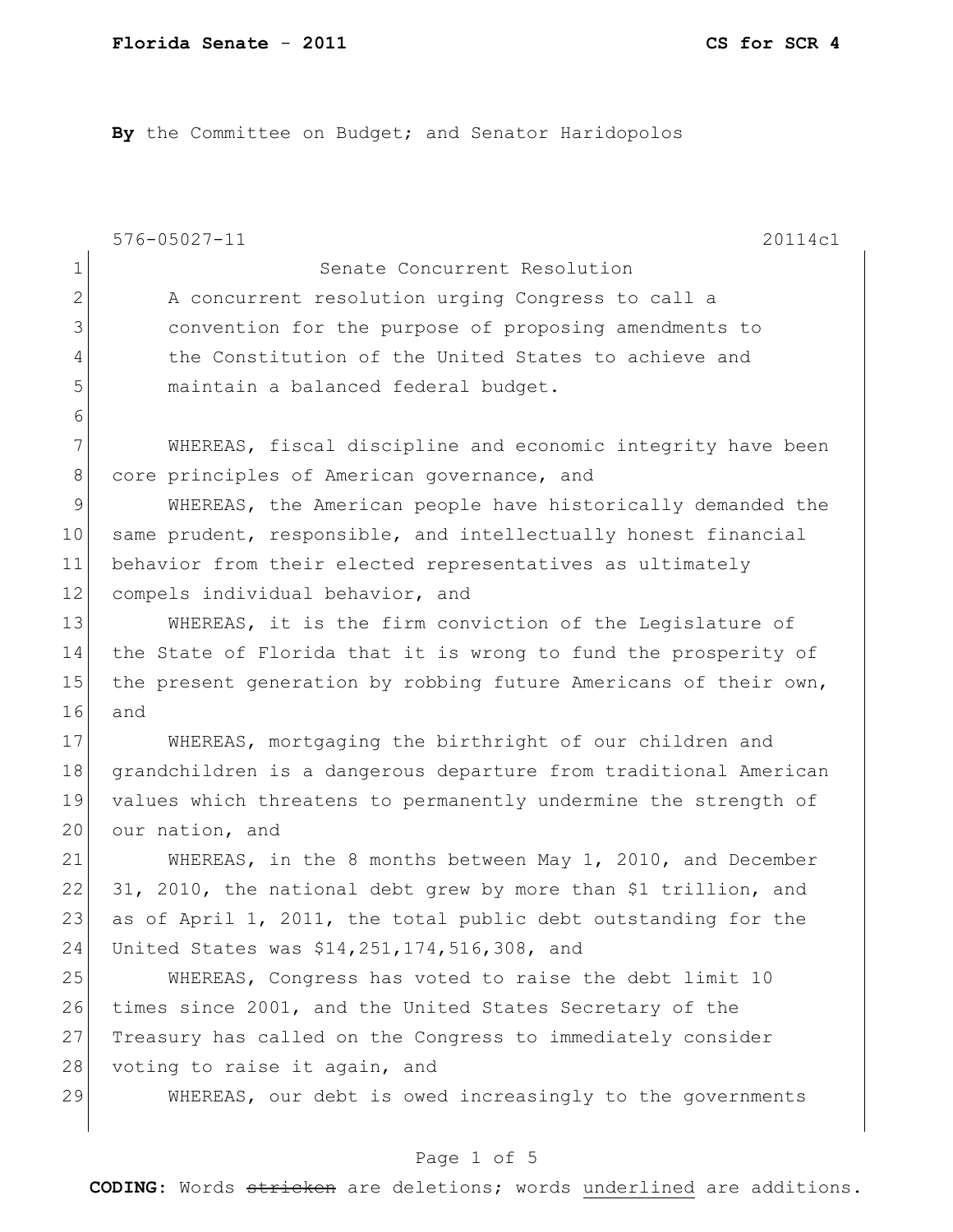56 revenues, and

576-05027-11 20114c1 30 of foreign nations, not to the citizens of the United States; 31 therefore, our wealth is transferred to others and will not be 32 available to supply the means for America's future growth and 33 prosperity, and 34 WHEREAS, this generation will bequeath to its children one 35 of the world's most indebted industrial democracies, and 36 WHEREAS, high federal deficits cause increasingly high 37 payments for debt interest in the future, make future borrowing 38 more costly, reduce investment activity, and thus reduce the 39 size of the future economy, and 40 WHEREAS, the people of Florida recognized the wisdom of 41 fiscal discipline and enshrined in its State Constitution the 42 requirement for a balanced budget to place a prudent limit on 43 the tendencies of government, and 44 WHEREAS, the Florida Legislature has made fiscally 45 responsible decisions, maintaining a balanced budget and saving 46 the citizens of this state from crippling deficits, massive debt 47 burdens, and bankruptcy, and 48 WHEREAS, we the Legislature of the State of Florida call 49 for the Constitution of the United States to be amended to 50 require the Federal Government to operate with fiscal 51 responsibility, common sense, and within the revenues granted to  $52$  it by the people, and 53 WHEREAS, the Federal Government has for too long relied on 54 revenue increases and borrowing against our future, rather than 55 on prudent spending decisions within the limits of current

57 WHEREAS, lasting resolution of this nation's budget deficit 58 will be achieved only by addressing the spending habits of our

### Page 2 of 5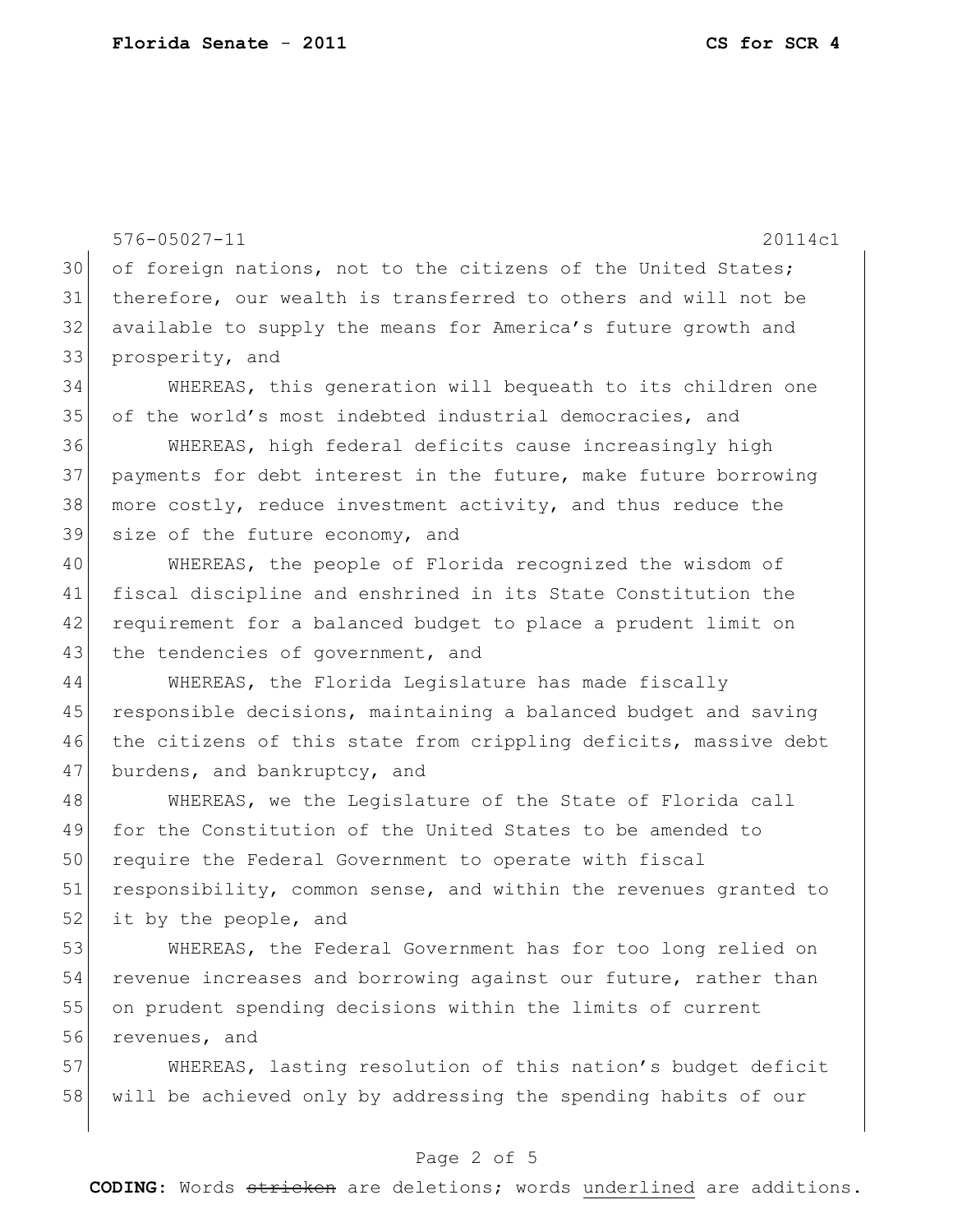|    | $576 - 05027 - 11$<br>20114c1                                    |
|----|------------------------------------------------------------------|
| 59 | Federal Government, not by increasing the tax burden under which |
| 60 | our citizens already labor, and                                  |
| 61 | WHEREAS, Article V of the Constitution of the United States      |
| 62 | makes provision for amending the Constitution on the application |
| 63 | of the legislatures of two-thirds of the several states, calling |
| 64 | a convention for proposing amendments that shall be valid to all |
| 65 | intents and purposes if ratified by the legislatures of three-   |
| 66 | fourths of the several states, or by conventions in three-       |
| 67 | fourths thereof, as the one or the other mode of ratification    |
| 68 | may be proposed by Congress, NOW, THEREFORE,                     |
| 69 |                                                                  |
| 70 | Be It Resolved by the Senate of the State of Florida, the House  |
| 71 | of Representatives Concurring:                                   |
| 72 |                                                                  |
| 73 | That the Legislature of the State of Florida, with all due       |
| 74 | respect and great reluctance, does hereby make application to    |
| 75 | the Congress of the United States pursuant to Article V of the   |
| 76 | Constitution of the United States to call a convention for the   |
| 77 | sole purpose of proposing an amendment to the Constitution of    |
| 78 | the United States to achieve and maintain a balanced budget by,  |
| 79 | among other things:                                              |
| 80 | (1) Requiring that total outlays not exceed total receipts       |
| 81 | for any fiscal year;                                             |
| 82 | (2) Requiring the setting of a fiscal year total outlay          |
| 83 | limit;                                                           |
| 84 | (3) Prohibiting increases in taxes or other revenue              |
| 85 | sources;                                                         |
| 86 | (4) Providing that, for reasons other than war or military       |
| 87 | conflict, the limits of this amendment may be waived by law for  |
|    |                                                                  |

# Page 3 of 5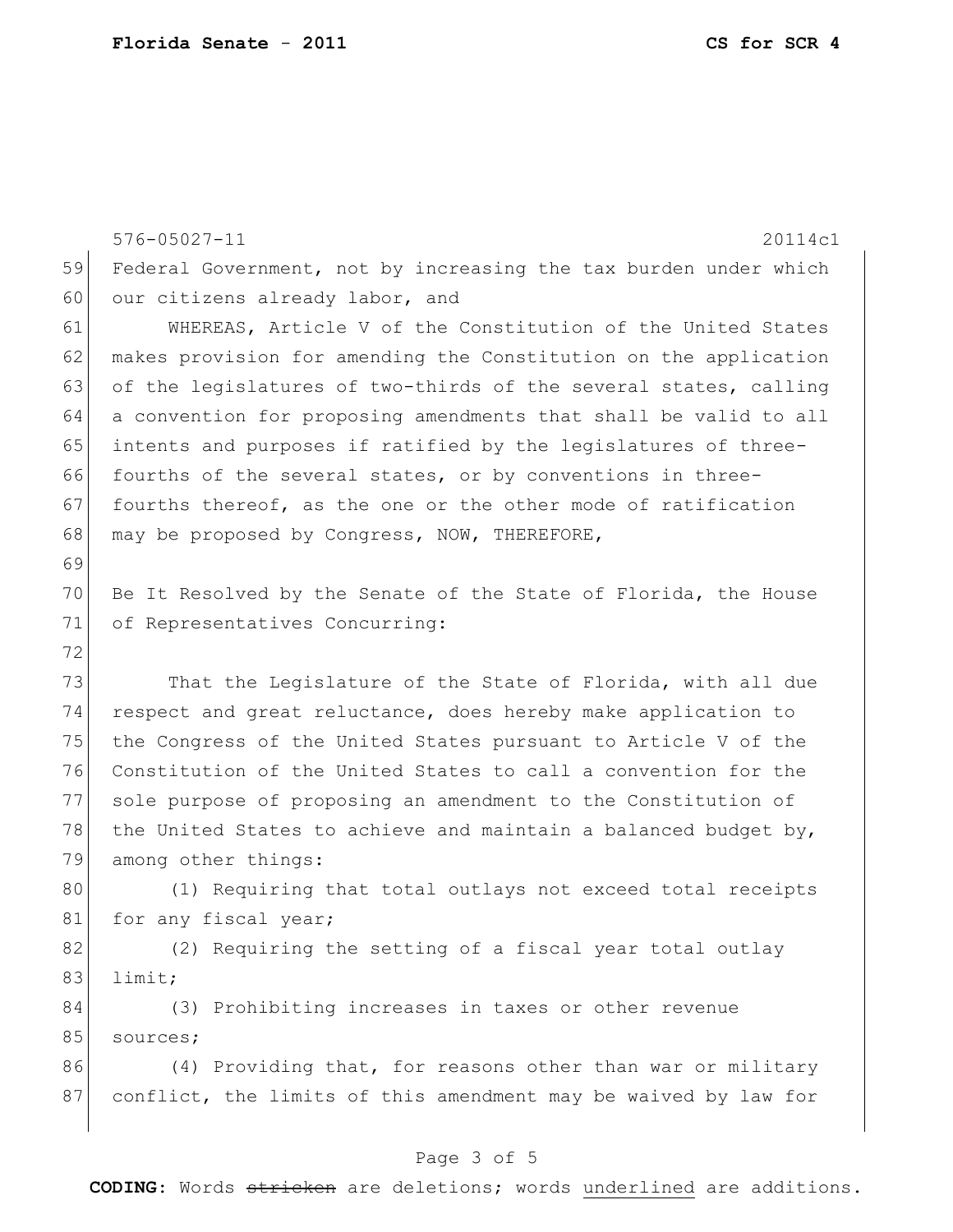576-05027-11 20114c1 88 any fiscal year if approved by at least two-thirds of both 89 houses of Congress; 90 (5) Allowing for provisions of the amendment to take effect 91 within specified time periods; 92 (6) Providing for the waiver of the provisions of the 93 amendment for any fiscal year in which a declaration of war is 94 in effect or the United States is engaged in military conflict 95 that causes an imminent and serious military threat to national

96 security; and

97 (7) Allowing for congressional enforcement.

98 BE IT FURTHER RESOLVED that this concurrent resolution 99 supersedes all previous memorials and concurrent resolutions 100 applying to the Congress of the United States to call a 101 convention for the purpose of proposing a balanced budget 102 amendment to the Constitution of the United States, including 103 Senate Memorial 234 and House Memorial 2801, both passed in 104 1976, and were superseded, revoked, and withdrawn in 1988 by 105 Senate Memorial 302, and Senate Concurrent Resolution 10, passed 106 in 2010, and that such previous memorials and resolutions are 107 hereby revoked and withdrawn, nullified, and superseded to the 108 same effect as if they had never been passed.

109 BE IT FURTHER RESOLVED that this concurrent resolution is 110 revoked and withdrawn, nullified, and superseded to the same 111 effect as if it had never been passed, and retroactive to the  $112$  date of passage, if it is used for the purpose of calling a 113 convention or used in support of conducting a convention to 114 amend the Constitution of the United States for any purpose 115 other than requiring a balanced federal budget.

116 BE IT FURTHER RESOLVED that a copy of this concurrent

### Page 4 of 5